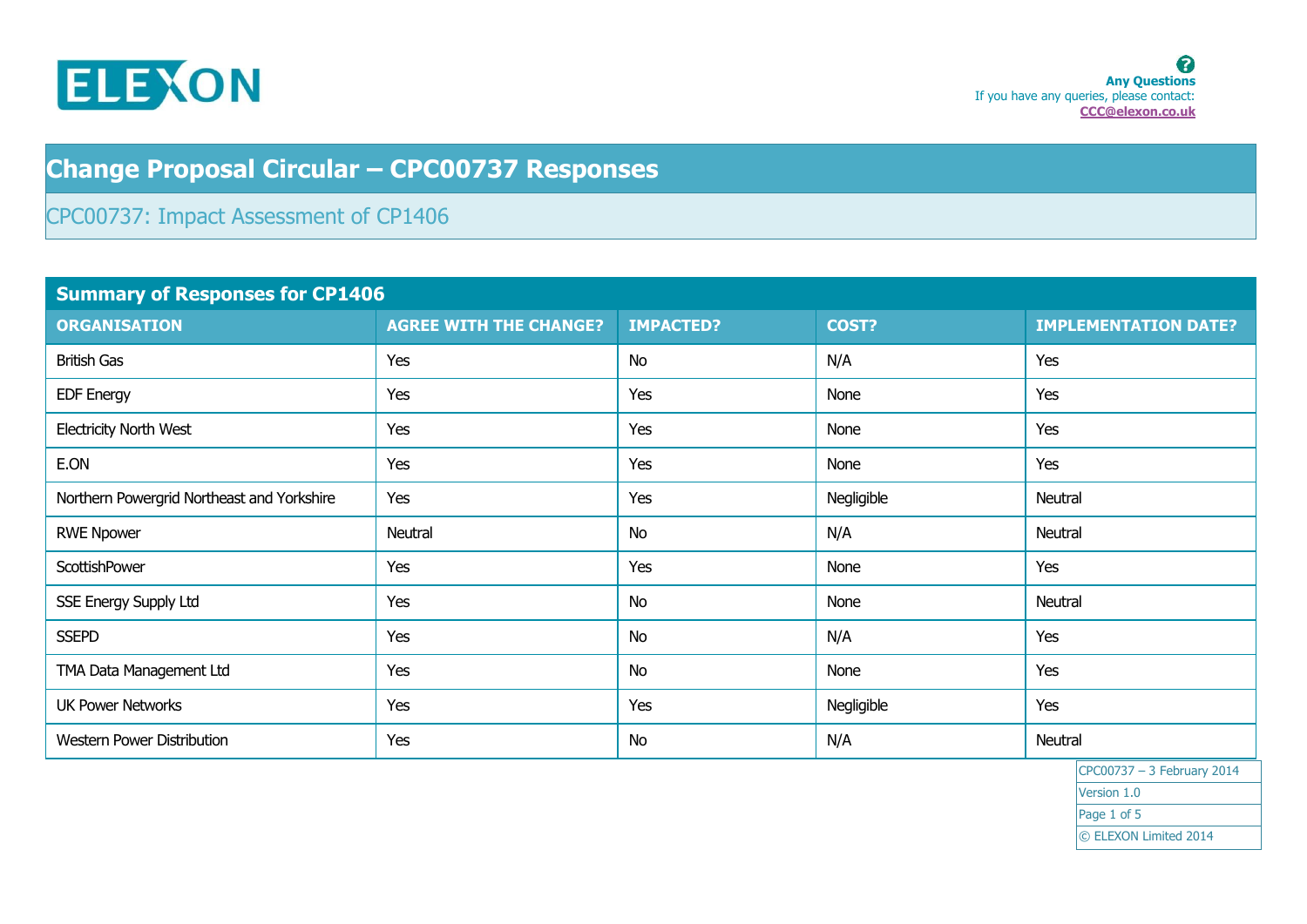

| <b>Detailed Impact Assessment Responses CP1406</b> |                                                                                                                                                                                                                                                                                               |  |
|----------------------------------------------------|-----------------------------------------------------------------------------------------------------------------------------------------------------------------------------------------------------------------------------------------------------------------------------------------------|--|
| <b>Organisation</b>                                | <b>Responses/Comments</b>                                                                                                                                                                                                                                                                     |  |
| <b>British Gas</b>                                 | Agree with the implementation approach? $-$ Yes<br>Any other comments? No comments.                                                                                                                                                                                                           |  |
| <b>EDF Energy</b>                                  | How is your organisation impacted? - Process for completion of Self Assessment Documents if decision is made to use<br>electronic version.                                                                                                                                                    |  |
|                                                    | What are the associated costs on your organisation to implement the change? - None - unless decision is made to<br>utilise new electronic version of form. Then costs will be minor to amend current process steps.                                                                           |  |
|                                                    | Agree with the implementation approach? $-$ Yes<br>Any other comments? The change provides options to minimise problems for agents to provide details on Self Assessment.                                                                                                                     |  |
| <b>Electricity North West</b>                      | How is your organisation impacted? – We would be impacted should we submit a re-Qualification application following a<br>material change to the way we provide the SMRA / UMSO services.                                                                                                      |  |
|                                                    | What are the associated costs on your organisation to implement the change? - We don't envisage any costs on our<br>organisation to implement this change.                                                                                                                                    |  |
|                                                    | Agree with the implementation approach? $-$ Yes                                                                                                                                                                                                                                               |  |
|                                                    | Any other comments? Agree with change as this alternative option will make the process more efficient and remove the need<br>for the applicant to submit the relevant sections by e-mail (either all sections at once or individually) enabling a direct input<br>through the Navigator Tool. |  |
|                                                    | We have recently made an application to re-Qualify as an UMSO and feel that the introduction of an electronic version of the Self<br>Assessment Document would certainly enhance the Qualification process                                                                                    |  |

CPC00737 – 3 February 2014 Version 1.0 Page 2 of 5 © ELEXON Limited 2014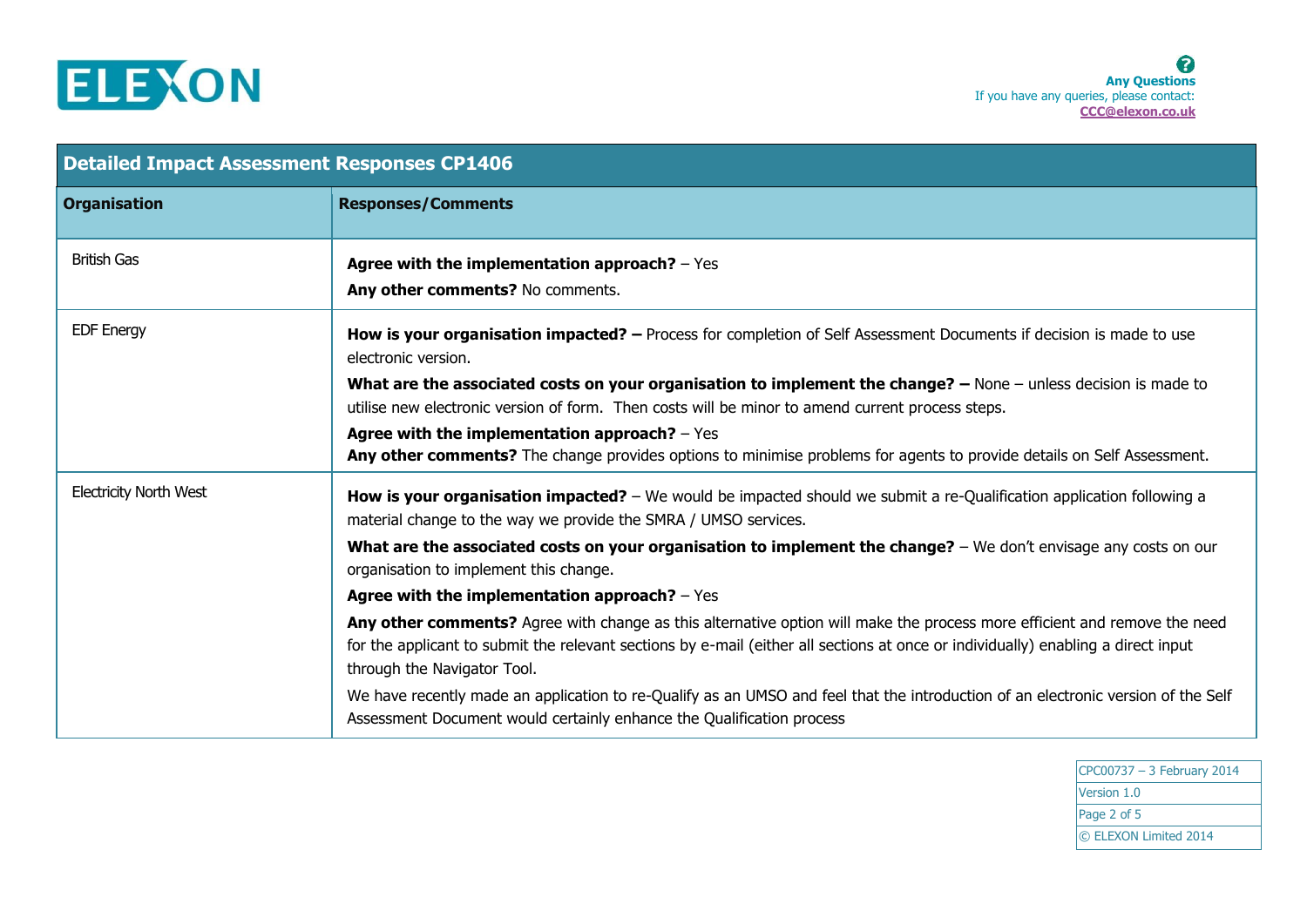

| <b>Detailed Impact Assessment Responses CP1406</b> |                                                                                                                                                                                                                                                                                                                                                                                                                                                                                                                                                                                                                                                                                                                                                                                                                                                                                                                                                                                                                                       |  |
|----------------------------------------------------|---------------------------------------------------------------------------------------------------------------------------------------------------------------------------------------------------------------------------------------------------------------------------------------------------------------------------------------------------------------------------------------------------------------------------------------------------------------------------------------------------------------------------------------------------------------------------------------------------------------------------------------------------------------------------------------------------------------------------------------------------------------------------------------------------------------------------------------------------------------------------------------------------------------------------------------------------------------------------------------------------------------------------------------|--|
| <b>Organisation</b>                                | <b>Responses/Comments</b>                                                                                                                                                                                                                                                                                                                                                                                                                                                                                                                                                                                                                                                                                                                                                                                                                                                                                                                                                                                                             |  |
| E.ON                                               | How is your organisation impacted? - As Supplier, NHHDC, HHDC, HHMOA, NHHMOA and DA.<br>What are the associated costs on your organisation to implement the change? - None.<br>Agree with the implementation approach? - Yes<br>Any other comments? No comments.                                                                                                                                                                                                                                                                                                                                                                                                                                                                                                                                                                                                                                                                                                                                                                      |  |
| Northern Powergrid Northeast and<br>Yorkshire      | How is your organisation impacted? - At the moment Northern Powergrid use the word document for the CSAD and submit<br>for internal validation and approval/signature and submission to ELEXON.<br>We would still need an internal sign off process even if we submitted the CSAD on line. And therefore online submission may not<br>save time for the LDSO's in the round.<br>What are the associated costs on your organisation to implement the change? - Negligible.<br>Agree with the implementation approach? - Neutral because would prefer to have 2014 as chance to try both methods - the<br>electronic SAD and the word document. We note that the electronic version is an alternative option.<br>Any other comments? We agree with the change because Northern Powergrid welcomes any change that will make the process<br>easier in the longer term for LDSO's and ELEXON. We have the following questions:<br>Would participants be able to test the site before implementation – would there be any further changes? |  |
|                                                    | Would there be any security issues in accessing the SAD on line? Would there be a receipt acknowledgment for the electronic<br>submission?                                                                                                                                                                                                                                                                                                                                                                                                                                                                                                                                                                                                                                                                                                                                                                                                                                                                                            |  |
| <b>RWE Npower</b>                                  | Agree with the implementation approach? - Neutral<br>Any other comments? If this change is proposing an alternative to the current version then Npower cannot see any objection.                                                                                                                                                                                                                                                                                                                                                                                                                                                                                                                                                                                                                                                                                                                                                                                                                                                      |  |

CPC00737 – 3 February 2014 Version 1.0 Page 3 of 5 © ELEXON Limited 2014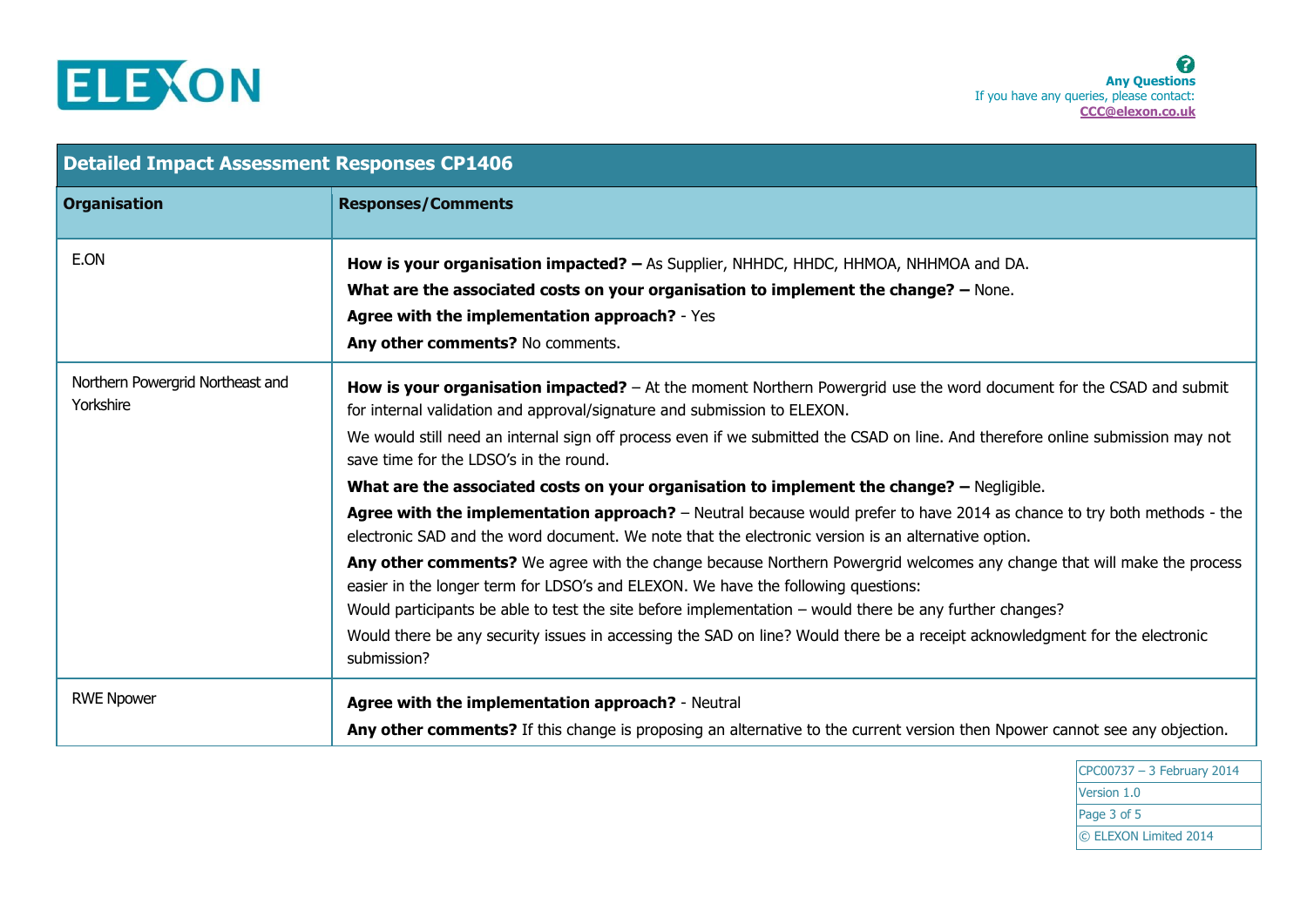

| <b>Detailed Impact Assessment Responses CP1406</b> |                                                                                                                                                                                                                                                                                                                                                                                                                                                                                                                                                                                                                                           |  |
|----------------------------------------------------|-------------------------------------------------------------------------------------------------------------------------------------------------------------------------------------------------------------------------------------------------------------------------------------------------------------------------------------------------------------------------------------------------------------------------------------------------------------------------------------------------------------------------------------------------------------------------------------------------------------------------------------------|--|
| <b>Organisation</b>                                | <b>Responses/Comments</b>                                                                                                                                                                                                                                                                                                                                                                                                                                                                                                                                                                                                                 |  |
|                                                    | However if the change is looking at replacing the current version with an electronic version then Npower would not support the<br>change.                                                                                                                                                                                                                                                                                                                                                                                                                                                                                                 |  |
| ScottishPower                                      | How is your organisation impacted? - Only to the extent that a new option is available for completing the Self Assessment<br>Document for re-Qualification etc.                                                                                                                                                                                                                                                                                                                                                                                                                                                                           |  |
|                                                    | What are the associated costs on your organisation to implement the change? - None perceived                                                                                                                                                                                                                                                                                                                                                                                                                                                                                                                                              |  |
|                                                    | Agree with the implementation approach? - Yes                                                                                                                                                                                                                                                                                                                                                                                                                                                                                                                                                                                             |  |
|                                                    | Any other comments? No comments.                                                                                                                                                                                                                                                                                                                                                                                                                                                                                                                                                                                                          |  |
| <b>SSE Energy Supply Ltd</b>                       | How is your organisation impacted? - If we were required to Requalify.                                                                                                                                                                                                                                                                                                                                                                                                                                                                                                                                                                    |  |
|                                                    | What are the associated costs on your organisation to implement the change? - None identified.                                                                                                                                                                                                                                                                                                                                                                                                                                                                                                                                            |  |
|                                                    | Agree with the implementation approach? - Neutral                                                                                                                                                                                                                                                                                                                                                                                                                                                                                                                                                                                         |  |
|                                                    | Any other comments? Agree with change insomuch that we are supportive of the efficiencies this process may bring to parties<br>needing to complete the Self Assessment Document (SAD), as well as those benefiting from the improved access to review<br>previous SAD. This change proposes the SAD is to be sent to KPMG via their 'ELEXON Navigator' tool with the data being held on<br>KPMG servers. We would like the impact of a change to the Auditor and Qualification Service Provider (QSP) to be considered,<br>specifically in regard to the security, protection and transfer of data from the outgoing to the incoming QSP. |  |
| <b>SSEPD</b>                                       | Agree with the implementation approach? - Yes<br>Any other comments? No comments.                                                                                                                                                                                                                                                                                                                                                                                                                                                                                                                                                         |  |

CPC00737 – 3 February 2014 Version 1.0 Page 4 of 5 © ELEXON Limited 2014